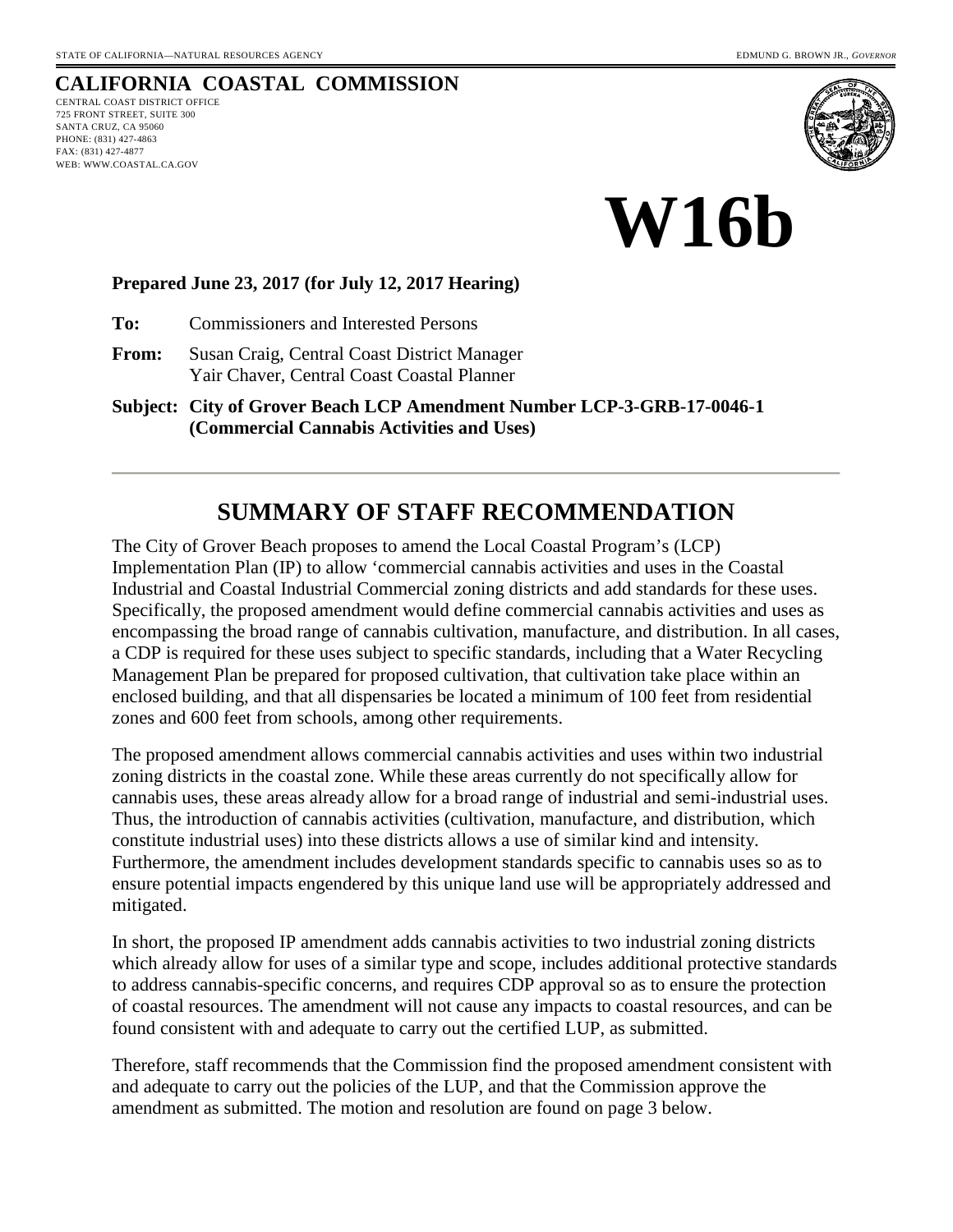### **Staff Note: LCP Amendment Action Deadline**

This proposed LCP amendment was filed as complete on June 9, 2017. The proposed amendment affects the LCP's IP, and the 60-day action deadline is August 8, 2017. (*See* Pub. Res. Code § 30513.) Thus, the Commission has until August 8, 2017 to take a final action on this LCP amendment unless the Commission extends the deadline to act. (*See* Pub. Res. Code § 30517.)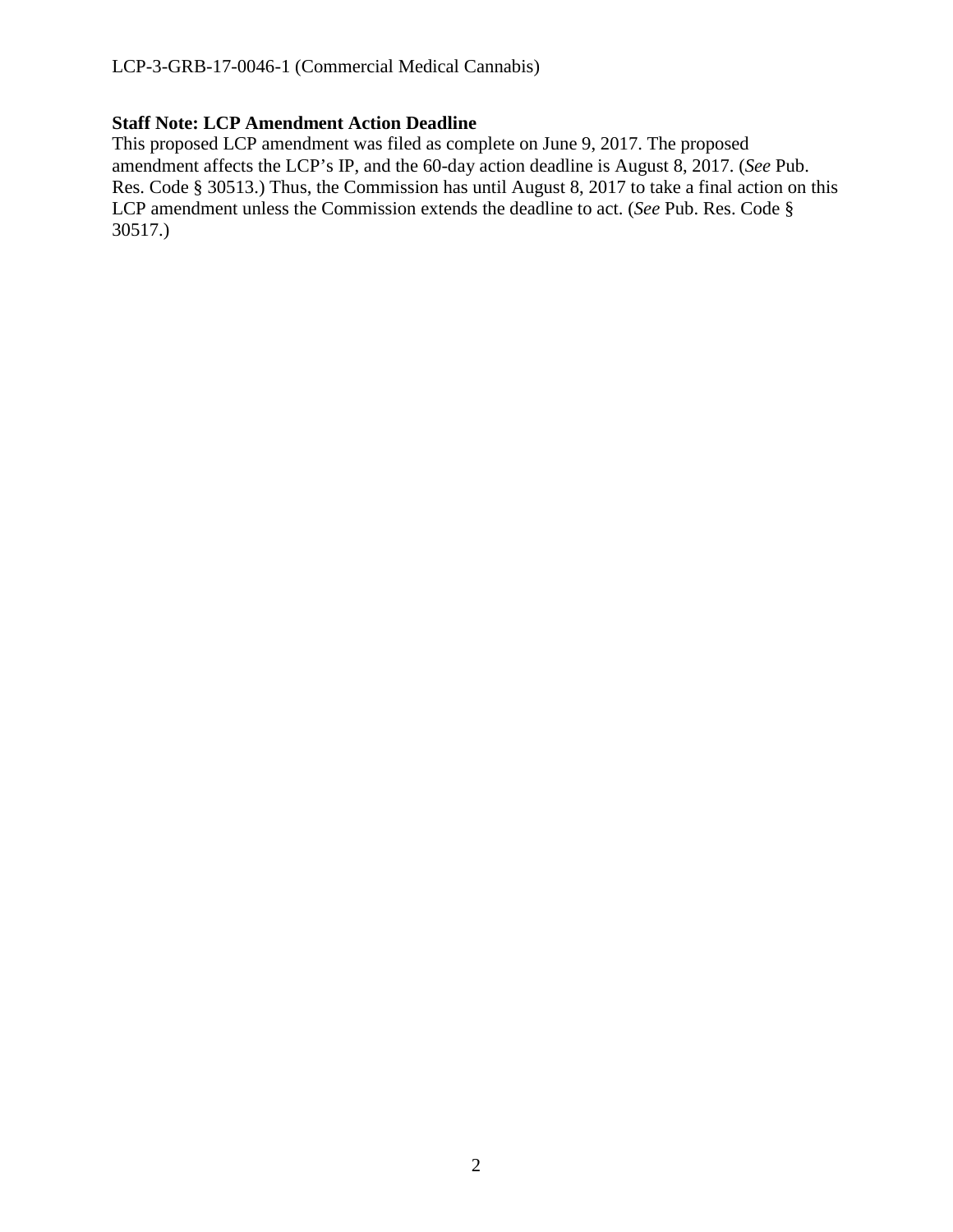# **TABLE OF CONTENTS**

## **EXHIBIT**

[Exhibit 1: Proposed IP Amendment](https://documents.coastal.ca.gov/reports/2017/7/w16b/w16b-7-2017-exhibits.pdf)

# <span id="page-2-0"></span>**I. MOTION AND RESOLUTION**

Staff recommends that the Commission, after public hearing, approve the proposed LCP amendment as submitted. The Commission needs to make one motion in order to act on this recommendation.

### **A. Certify the IP Amendment As Submitted**

Staff recommends a **NO** vote on the motion below. Failure of the motion will result in certification of the IP amendment as submitted and the adoption of the following resolution and findings. The motion passes only by an affirmative vote of a majority of the Commissioners present.

*Motion: I move that the Commission reject Implementation Plan Amendment Number LCP-LCP-3-GRB-17-0046-1 as submitted by the City of Grover Beach, and I recommend a no vote.*

*Resolution: The Commission hereby certifies Implementation Plan Amendment Number LCP-3-GRB-17-0046-1 as submitted by the City of Grover Beach and adopts the findings set forth below on the grounds that the amendment is consistent with and adequate to carry out the certified Land Use Plan. Certification of the Implementation Plan amendment complies with the California Environmental Quality Act because either 1) feasible mitigation measures and/or alternatives have been incorporated to substantially lessen any significant adverse effects of the plan on the environment, or 2) there are no further feasible alternatives or mitigation measures which could substantially lessen any significant adverse impact which the Implementation Plan Amendment may have on the environment.* 

# <span id="page-2-1"></span>**II. FINDINGS AND DECLARATIONS**

### <span id="page-2-2"></span>**A. DESCRIPTION OF PROPOSED LCP AMENDMENT**

The Medical Cannabis Regulation and Safety Act (MCRSA) took effect in 2016 and establishes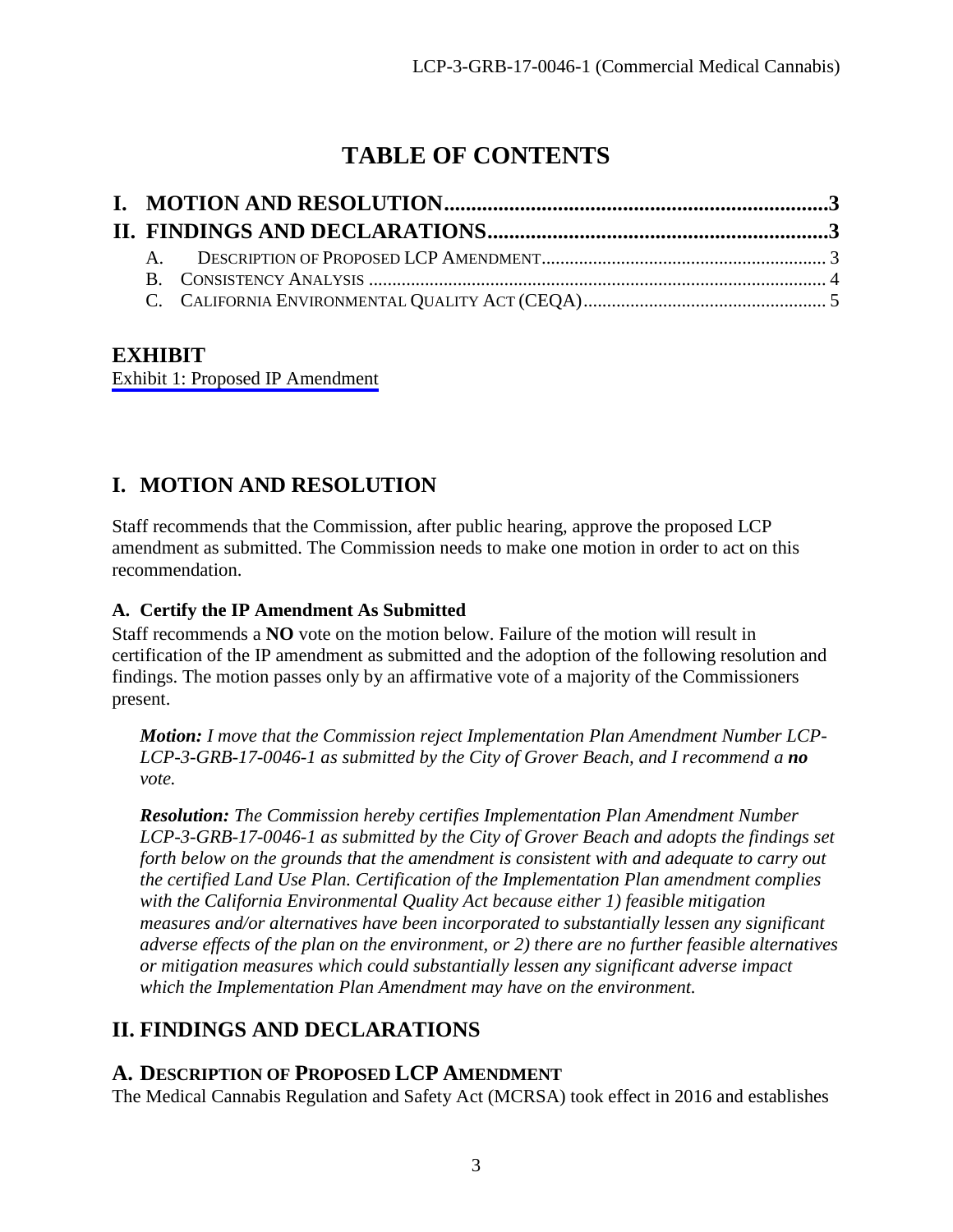a dual licensing structure requiring both a state license and a local license or permit for medical marijuana activities, a regulatory structure imposing health, safety, and testing standards for cultivation and dispensary facilities, and the criteria for licensing medical marijuana businesses. The proposed amendment would allow 'commercial cannabis activities and uses' in the Coastal Industrial (CI) and Coastal Industrial Commercial (CIC) zoning districts and add standards for these uses. Specifically, the proposed amendment would define commercial cannabis activities and uses as encompassing the broad range of cannabis production, manufacture, and distribution, including its cultivation, nurseries, manufacturing, testing laboratories, transportation, delivery, distribution (including storage), and dispensaries. In all cases, a CDP is required for these uses, subject to standards specific to cannabis issues, including that a Water Recycling Management Plan must be prepared for proposed cultivation, that cultivation take place within an enclosed building, and that all dispensaries be located a minimum of 100 feet from residential zones and 600 feet from schools. Lastly, the proposed amendment limits the total number of commercial medical cannabis in Grover Beach to two. Please see **Exhibit 1** for the proposed IP amendment text.

## <span id="page-3-0"></span>**B. CONSISTENCY ANALYSIS**

### **Standard of Review**

The proposed amendment affects the IP component of the City of Grover Beach LCP. The standard of review for IP amendments is that they must be consistent with and adequate to carry out the policies of the certified LUP. (*See* Pub. Res. Code §§ 30513, 30514(b).)

### **Applicable Policies**

The Grover Beach LUP allows for industrial uses within areas designated as Industrial, and requires such uses to have adequate water and sewer services. Applicable policies include:

#### *LUP Section 7.1 Land Use Designations:*

*Industrial: The industrial designation allows for planned industrial parks, warehouses, retail uses when accessory to a warehouse or industrial use, light manufacturing and assembly, and similar and compatible uses….* 

*LUP Policy 6.7.1.6: Development shall only be approved if it is first clearly demonstrated that the development will be served by an adequate, long-term public water supply.* 

### **IP Amendment Consistency Analysis**

The proposed amendment adds commercial cannabis activities and uses within two industrial zoning districts in the coastal zone. While these areas currently do not allow for cannabis uses specifically, these areas are designated Industrial pursuant to the LUP, and thus they do already allow for a broad range of industrial and semi-industrial uses, including manufacturing, testing laboratories, transportation, delivery, etc. Thus, the introduction of commercial cannabis activities, including cultivation, manufacture, and distribution, into these districts allows a use of similar kind and intensity as other uses allowable within these industrial zoning districts. Furthermore, the amendment includes standards specific to cannabis uses so as to ensure potential impacts, including impacts to coastal resources, engendered by this unique land use will be appropriately addressed and mitigated, including with respect to water (e.g., requiring recycled water to the maximum extent feasible for cultivation uses), noise, and traffic (e.g.,